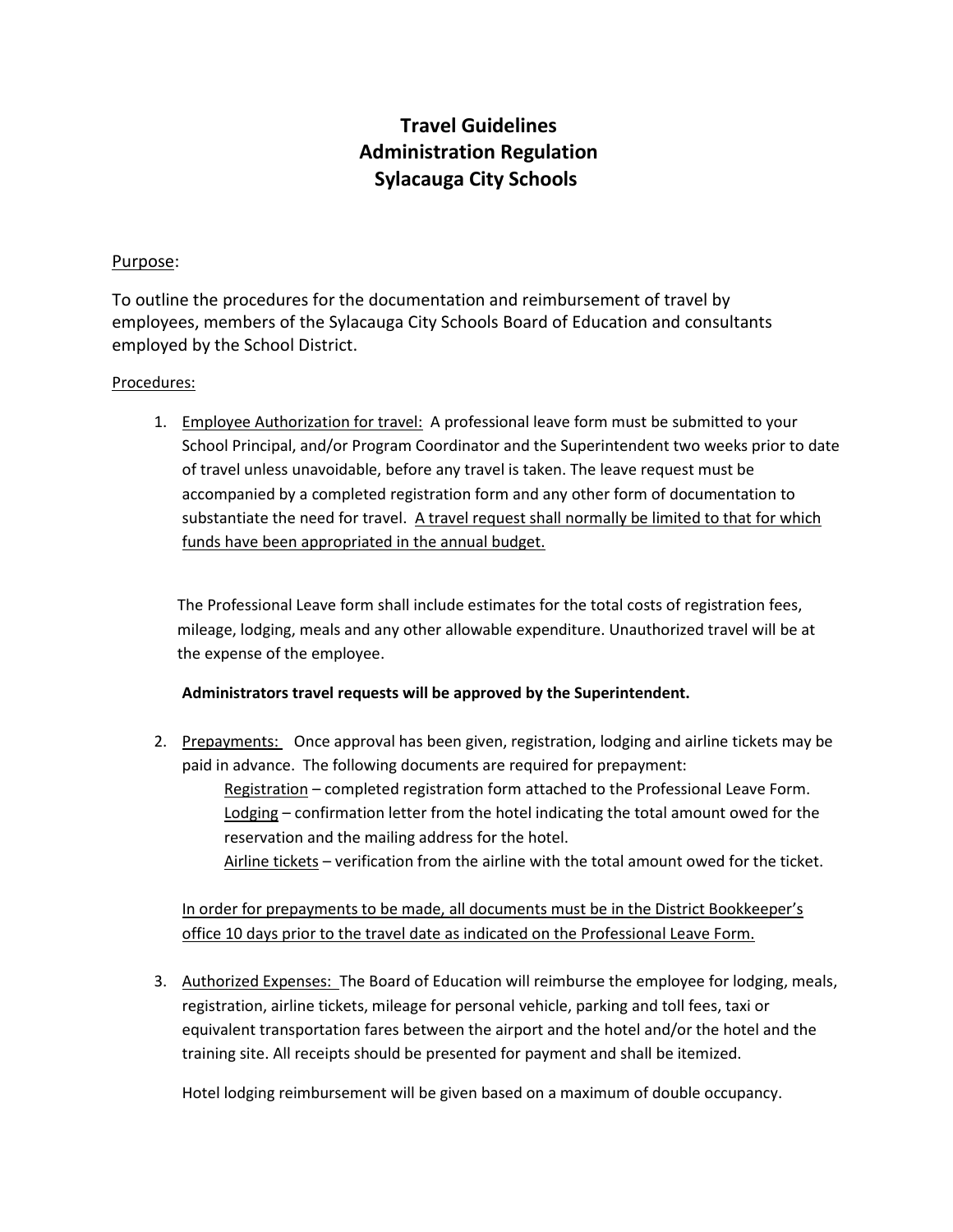- 4. Unauthorized Expenses: The Board of Education will not reimburse the employee for limousine service, alcoholic beverages, snacks, personal supplies or entertainment.
- 5. Employee Reimbursement Requests: Within five working days following the employees return to work from travel, the employee will submit a Travel Reimbursement Form (Sylacauga City Schools Board Policy Form DJD-F) with each section completed and all supporting documentation attached to his/her Principal for approval. Once approved by the Principal, the school bookkeeper will check for errors. The school bookkeeper will then route the Travel Reimbursement Form to the Coordinator and Superintendent for final approval. Once final approval is made by the Superintendent, it will then be routed to the District Bookkeeper for payment. Check runs are scheduled on the  $10^{th}$  and  $25^{th}$  of the month.

The District Bookkeeper must receive all of the necessary documentation at least five working days before a check run to be included in that particular run.

6. Meal Allowances: Employees traveling may be reimbursed the actual costs of meals within the maximum limits established in these travel regulations.

Meals are eligible for reimbursement if the travel exceeds 30 miles from work site.

The meal allowances for in-state travel are: \$10.00 for breakfast, \$15.00 for lunch and \$25.00 for dinner.

The meal allowances for out-of-state travel are: \$15.00 for breakfast, \$25.00 for lunch and \$35.00 for dinner.

An employee will be reimbursed for actual expenses up to the prescribed limit for each meal (including gratuity). A gratuity of up to 15% may be included; however, it must be included in the allowable cost of the meal. Unused meal allowances may not be applied to other meals. **Expenses in excess of the prescribed limits will not be reimbursed.**

No meal allowance may be claimed if a meal is included in conference registration.

7. Meal Allowance Eligibility: Employees traveling may be reimbursed for meals as described in item #6. The eligibility of meals is as follows:

An employee is eligible for the breakfast meal allowance if he/she is on travel status prior to 7 a.m.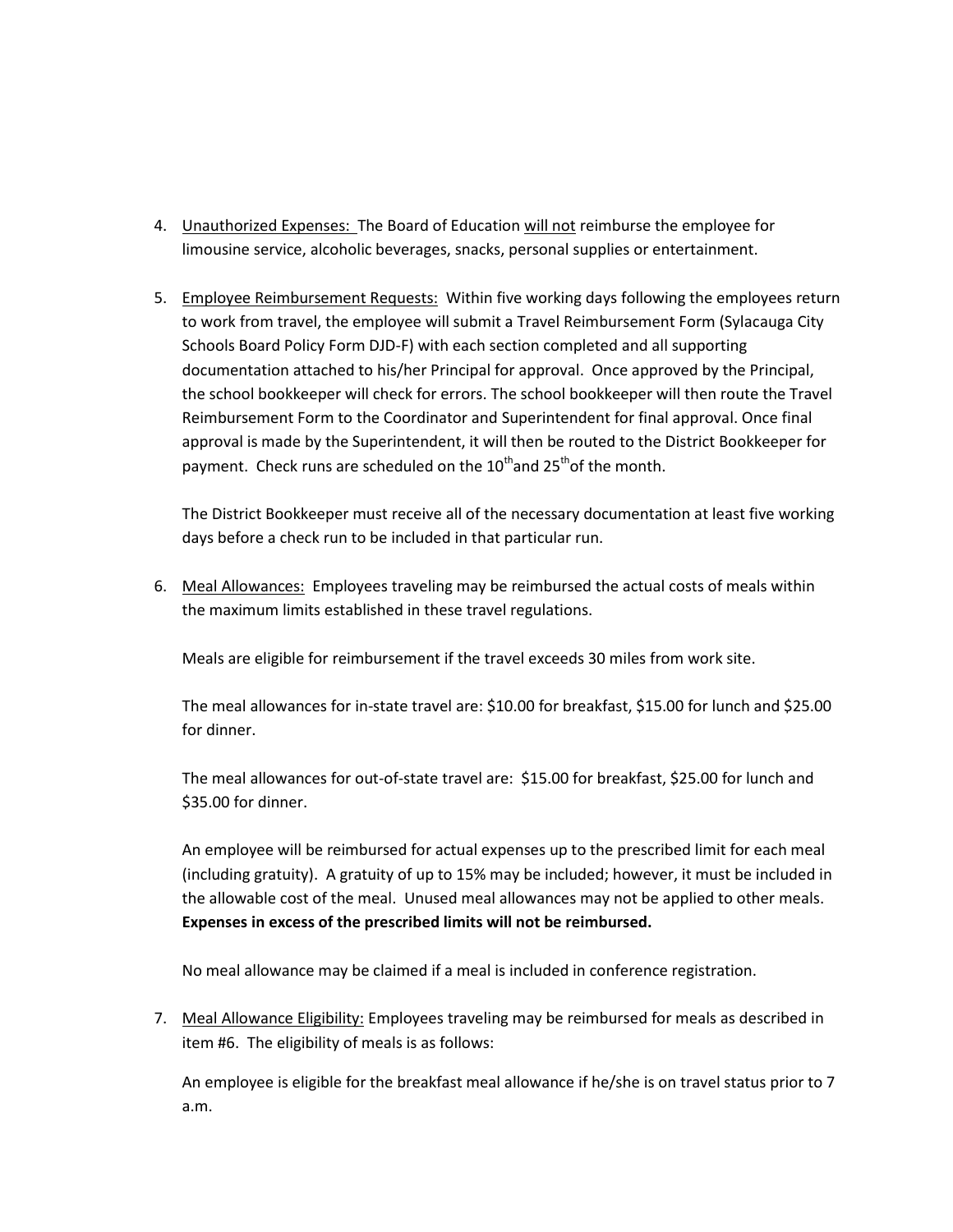An employee is eligible for the lunch meal allowance if he/she is on travel status between 10 and 4 p.m.

An employee is eligible for the dinner meal allowance if he/she is on travel status between 5 and 10 p.m.

- 8. Mileage Reimbursement Rate: Employees may be reimbursed for business miles traveled in a personal vehicle at the Standard Mileage Rate approved by the Alabama State Department of Education for School System Employees. Reimbursement is for point-to-point mileage only.
- 9. Required Documentation of Allowable Expenses (reimbursement of authorized expenditures will be made only if substantiated):
	- a. **Registration fee –** documentation by publication or by invoice/receipt or a copy of the check showing payment.
	- b. **Meals –** (including gratuities actually paid not exceeding 15%) **dated, itemized receipt**
	- c. **Lodging –** original itemized invoice/confirmation.
	- d. **Coach Airline Tickets**  by original itemized invoice.
	- e. **Mileage for personal vehicle –** substantiated by a road map for point-to-point mileage attached to the Travel Reimbursement form; no incidental mileage will be paid.
	- f. **Parking and Toll fees –** substantiated by a dated receipt.
	- g. **Checked baggage fees –** substantiated by dated receipt
	- h. **Taxi or equivalent fees –** substantiated by dated receipt.
	- i. **Other receipts –** documented by dated receipts.

**Please note:** Cash register tapes, scraps of paper or other reimbursement claims that are not determinable as to the date, the place and the type of expenditure will be disallowed for reimbursement.

- 10. Employee Responsibilities: Employees are responsible for ensuring the most reasonable rates for all expenditures. Employees traveling to the same location should carpool unless extenuating circumstances make it impractical.
- 11. Consultants and Board Members: All consultants hired by the Board and Board members are required to follow the same guidelines as employees when requesting reimbursement.
- 12. Other Provisions: The Superintendent may authorize exceptions to the provisions set forth if he/she deems the exception necessary to meet the needs of the School Systems operations. Principals/Coordinators, accompanied by an explanation of the circumstances that justify the need for making the exception, can request the Superintendent's authorization of exceptions in writing.